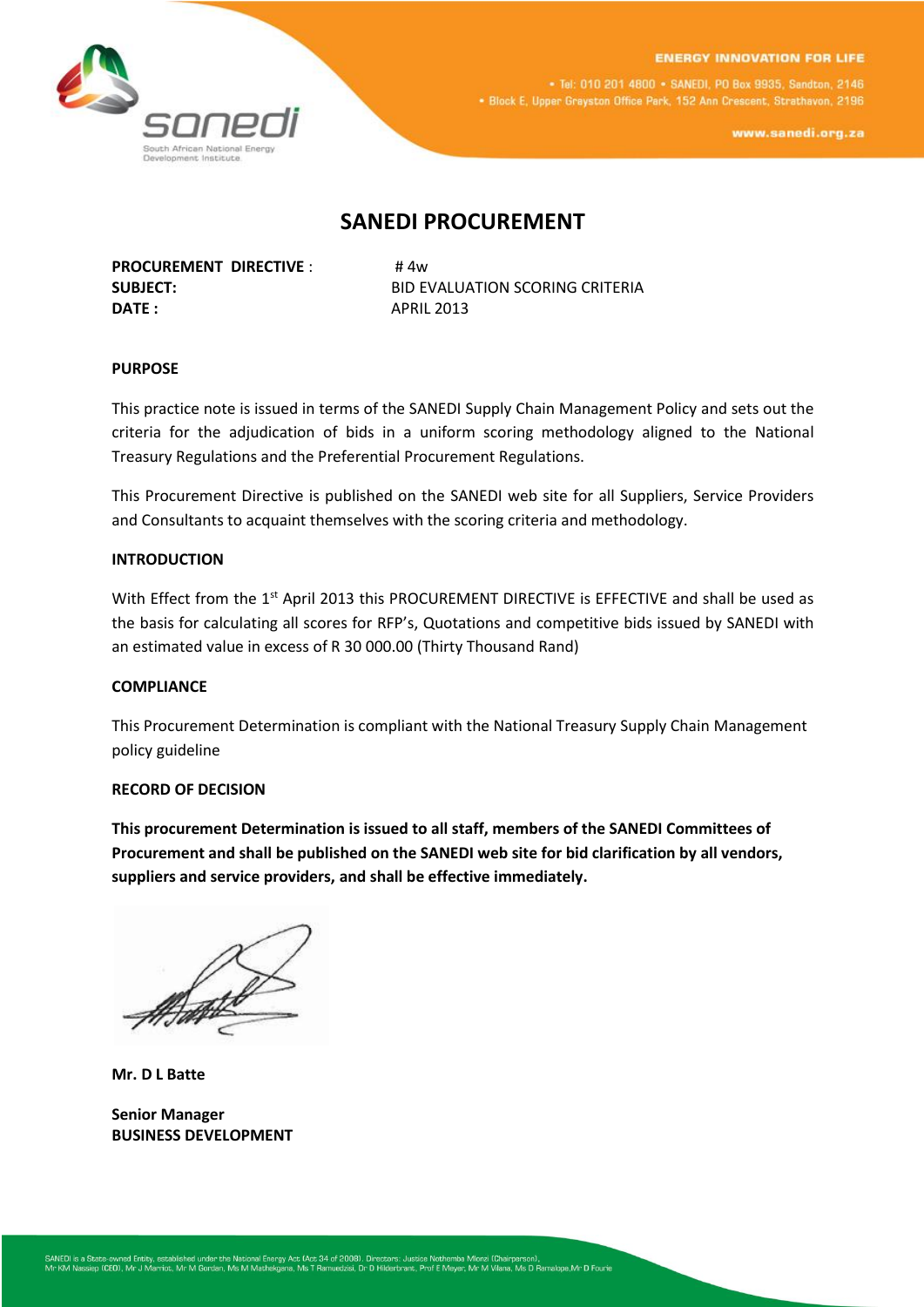**PROCUREMENT DETERMINATION** : #4 **SUBJECT:** BID EVALUATION SCORING CRITERIA

**DATE :** APRIL 2013

## **SUPPLY CHAIN MANAGEMENT -PROCUREMENT DIRECTIVE 4W**

## **BID EVALUATION SCORING CRITERIA**

# **Evaluation of bids/proposals**

# **Evaluation Criteria**

 $\mathsf{r}$ 

|                                           | In order to ensure simplification, the total Functionality score will be rated out of a total of 100.                                              |                                |
|-------------------------------------------|----------------------------------------------------------------------------------------------------------------------------------------------------|--------------------------------|
| Document.                                 | Each bid type will have a pre-determined score card which will be included in the Bid                                                              |                                |
|                                           | An Example of a functionality Criteria score card is depicted hereunder                                                                            |                                |
| <b>Technical Criteria for Feasibility</b> |                                                                                                                                                    |                                |
| <b>Main Category</b>                      | Sub Category / Criteria                                                                                                                            | <b>Maximum</b><br><b>Score</b> |
| Competency                                | Company profile                                                                                                                                    | 10                             |
|                                           | Profile of project team, qualifications, experience<br>etc.                                                                                        | 10                             |
|                                           |                                                                                                                                                    |                                |
| <b>Experience</b>                         | Detail of project history, value of<br>(rk)                                                                                                        | 10                             |
| <b>Technical Plan</b>                     | Detail of prop<br>specifications of<br>Aut<br>technical of vipr (n) oposed                                                                         | 35                             |
| Methodology                               | of p posed installation methodology,<br>tic arrangements, Time lines, suppliers, and<br>$\mathbb{Z}$<br>project management, control and oversight. | 25                             |
| <b>Local Content</b>                      | Detail of local product and materials                                                                                                              | 10                             |
|                                           |                                                                                                                                                    | 100                            |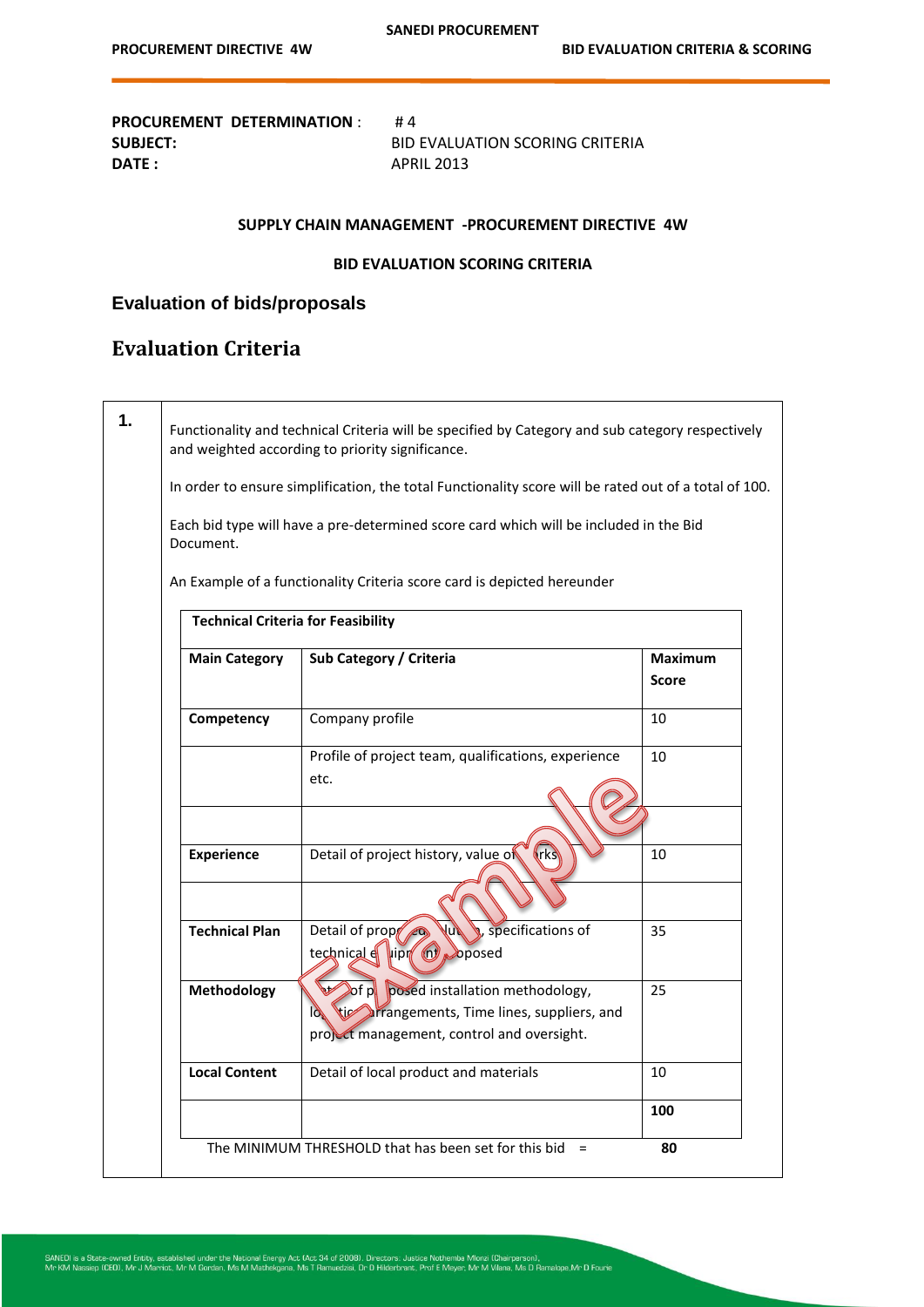| 2. |                                                                                                                    | Each evaluation criteria will be assessed in terms of five indicators - no response, poor,<br>satisfactory, good and very good. Scores will be awarded as per Clause 3                                                       |  |
|----|--------------------------------------------------------------------------------------------------------------------|------------------------------------------------------------------------------------------------------------------------------------------------------------------------------------------------------------------------------|--|
| 3. | The prompts for judgment and the associated scores used in the evaluation of functionality<br>shall be as follows: |                                                                                                                                                                                                                              |  |
|    | <b>Score</b>                                                                                                       | <b>Prompt for Adjudication / Judgment</b>                                                                                                                                                                                    |  |
|    | $0 - 19$                                                                                                           | Failed to address the question / issue                                                                                                                                                                                       |  |
|    | 20-39                                                                                                              | A detrimental response / answer / solution - limited or poor evidence of skill /<br>experience sought or high risk that relevant skills will not be available                                                                |  |
|    | 40-59                                                                                                              | Less than acceptable - response / answer / solution lacks convincing evidence of skill /<br>experience sought or medium risk that relevant skills will not be available.                                                     |  |
|    | 60-79                                                                                                              | Acceptable response / answer / solution to the particular aspect of the requirements<br>and evidence given of skill / experience sought                                                                                      |  |
|    | 80-100                                                                                                             | Above acceptable – response / answer / solution demonstrating real understanding pf<br>requirements and evidence of ability to meet it, and that the tenderer will add real<br>value.                                        |  |
| 4. |                                                                                                                    | A minimum of 3 suitably qualified and experienced evaluators will evaluate the bids received<br>and the average score will be carried forward as the Total Functionality Score.                                              |  |
| 5. | Functionality.                                                                                                     | Bidders MUST attain a MINIMUM THRESHOLD, which has been set for each bid to qualify for                                                                                                                                      |  |
|    |                                                                                                                    | The MINIMUM THRESHOLD shall be displayed in the evaluation criteria on each bid document.                                                                                                                                    |  |
|    |                                                                                                                    | Bidders who fail to score above the designated Threshold will be deemed as non-responsive to<br>the Technical requirements and the Bid disqualified.                                                                         |  |
| 6. |                                                                                                                    | <b>Calculation of percentage for functionality</b>                                                                                                                                                                           |  |
|    |                                                                                                                    | The percentage scored for functionality should be calculated as follows:                                                                                                                                                     |  |
|    |                                                                                                                    | The value scored for each criterion should be multiplied with the specified weighting for<br>the relevant criterion to obtain the marks scored for the various criteria.                                                     |  |
|    |                                                                                                                    | These marks should be added to obtain the total score.:                                                                                                                                                                      |  |
| 7. |                                                                                                                    | The following formula will be used to convert the total score to a percentage for functionality                                                                                                                              |  |
|    |                                                                                                                    | $FPs = So x Ap$<br>Ms                                                                                                                                                                                                        |  |
|    |                                                                                                                    | where<br>FPs = percentage scored for functionality by bid/proposal under consideration<br>So = total score of bid/proposal under consideration<br>Ms = maximum possible score<br>Ap = percentage allocated for functionality |  |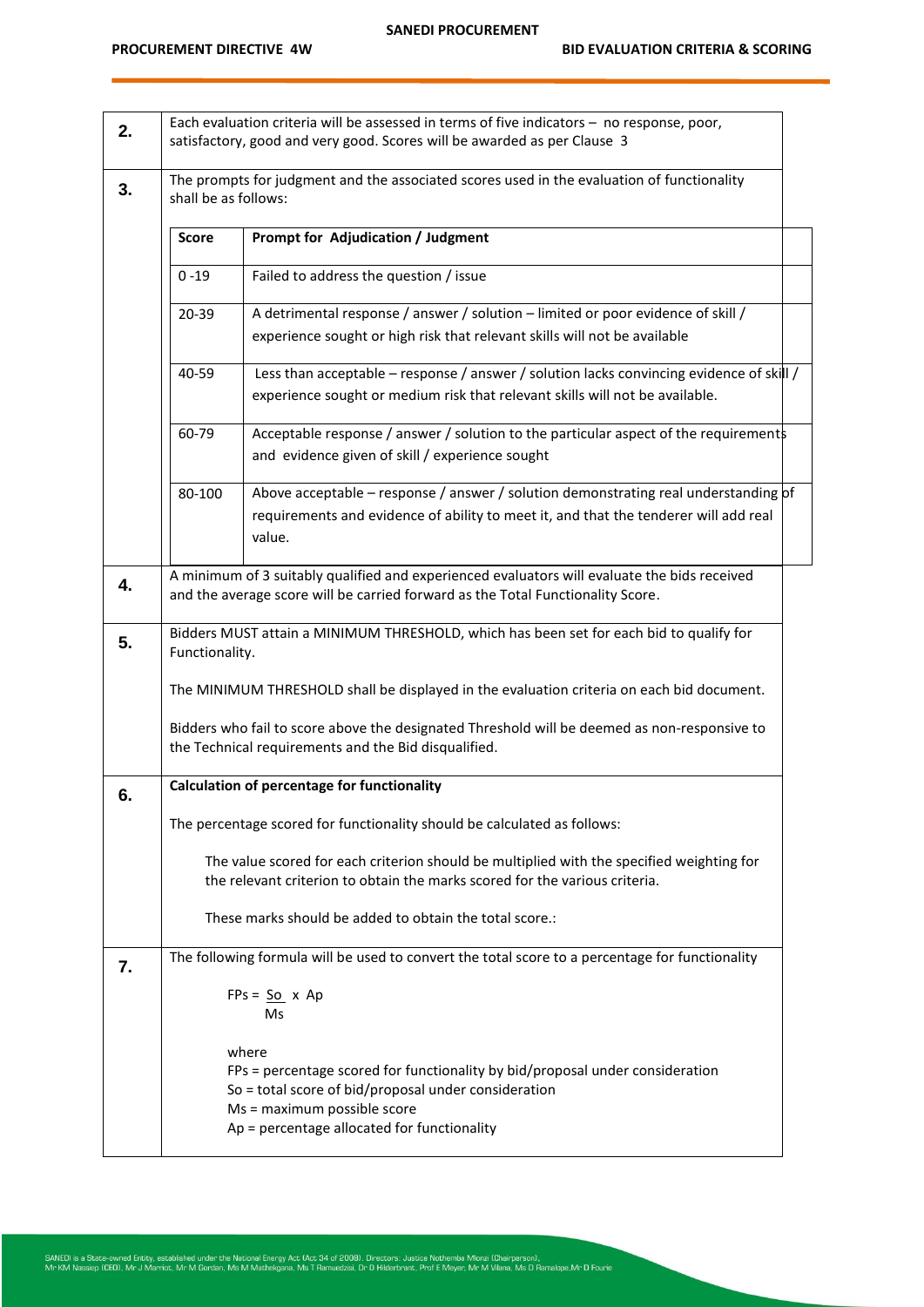| 8.  | <b>Calculation of Percentage for Price</b>                                                                                                                                                                                                                                                                                                                                                       |
|-----|--------------------------------------------------------------------------------------------------------------------------------------------------------------------------------------------------------------------------------------------------------------------------------------------------------------------------------------------------------------------------------------------------|
|     | The percentage scored for price will be calculated as follows:                                                                                                                                                                                                                                                                                                                                   |
|     | The lowest acceptable bid/proposal will obtain the maximum percentage allocated for price.<br>The other bids/proposals with higher prices will proportionately obtain lower percentages<br>based on the following formula:                                                                                                                                                                       |
|     | $CPs = Pmin \times Ap$<br>Pt                                                                                                                                                                                                                                                                                                                                                                     |
|     | where                                                                                                                                                                                                                                                                                                                                                                                            |
|     | CPs = percentage scored for price by bid/proposal under consideration<br>Pmin = lowest acceptable bid/proposal                                                                                                                                                                                                                                                                                   |
|     | Pt = price of bid/proposal under consideration<br>Ap = percentage allocated for price                                                                                                                                                                                                                                                                                                            |
|     | Calculation of points for functionality and price                                                                                                                                                                                                                                                                                                                                                |
| 9.  |                                                                                                                                                                                                                                                                                                                                                                                                  |
|     | The percentages obtained for functionality will be added to the percentage obtained for price<br>to obtain a percentage out of 100 which in turn will be converted to points out of 80 for bids<br>under a total Threshold Value of R 1 Million and 90 points for bids with a total Threshold Value<br>of over R 1 Million in terms of Regulation 8 of the Preferential Procurement Regulations. |
|     | The points scored out of 80 SHALL BE calculated according to the following formula:                                                                                                                                                                                                                                                                                                              |
|     | (i)<br>The 80/20 preference point system                                                                                                                                                                                                                                                                                                                                                         |
|     | $Ps = 80 (1 - Hs - Rs)$<br>Rs                                                                                                                                                                                                                                                                                                                                                                    |
|     | where<br>Ps = points scored for functionality and price of the bid/proposal under consideration<br>Hs = highest percentage scored by any acceptable bidder for functionality and price<br>Rs = percentage scored for functionality and price by bid/proposal under consideration                                                                                                                 |
| 10. | <b>Preferential Procurement Score</b>                                                                                                                                                                                                                                                                                                                                                            |
|     | This Preferential Procurement form must form part of all bids invited. It contains general<br>information and serves as a claim form for preference points for Broad-Based Black Economic<br>Empowerment (B-BBEE) Status Level of Contribution                                                                                                                                                   |
| 11. | NB: BEFORE COMPLETING THIS FORM, BIDDERS MUST STUDY THE GENERAL CONDITIONS,<br>DEFINITIONS AND DIRECTIVES APPLICABLE IN RESPECT OF B-BBEE, AS PRESCRIBED IN THE<br>PREFERENTIAL PROCUREMENT REGULATIONS, 2011.                                                                                                                                                                                   |
| 12. | <b>GENERAL CONDITIONS</b>                                                                                                                                                                                                                                                                                                                                                                        |
|     | The following preference point systems are applicable to all bids with a transactional value<br>above R 30 000                                                                                                                                                                                                                                                                                   |
|     | the 80/20 system for requirements with a Rand value of up to R1 000 000 (all applicable<br>taxes included); and<br>The 90/10 system for requirements with a Rand value exceeding R1 000 000 (all                                                                                                                                                                                                 |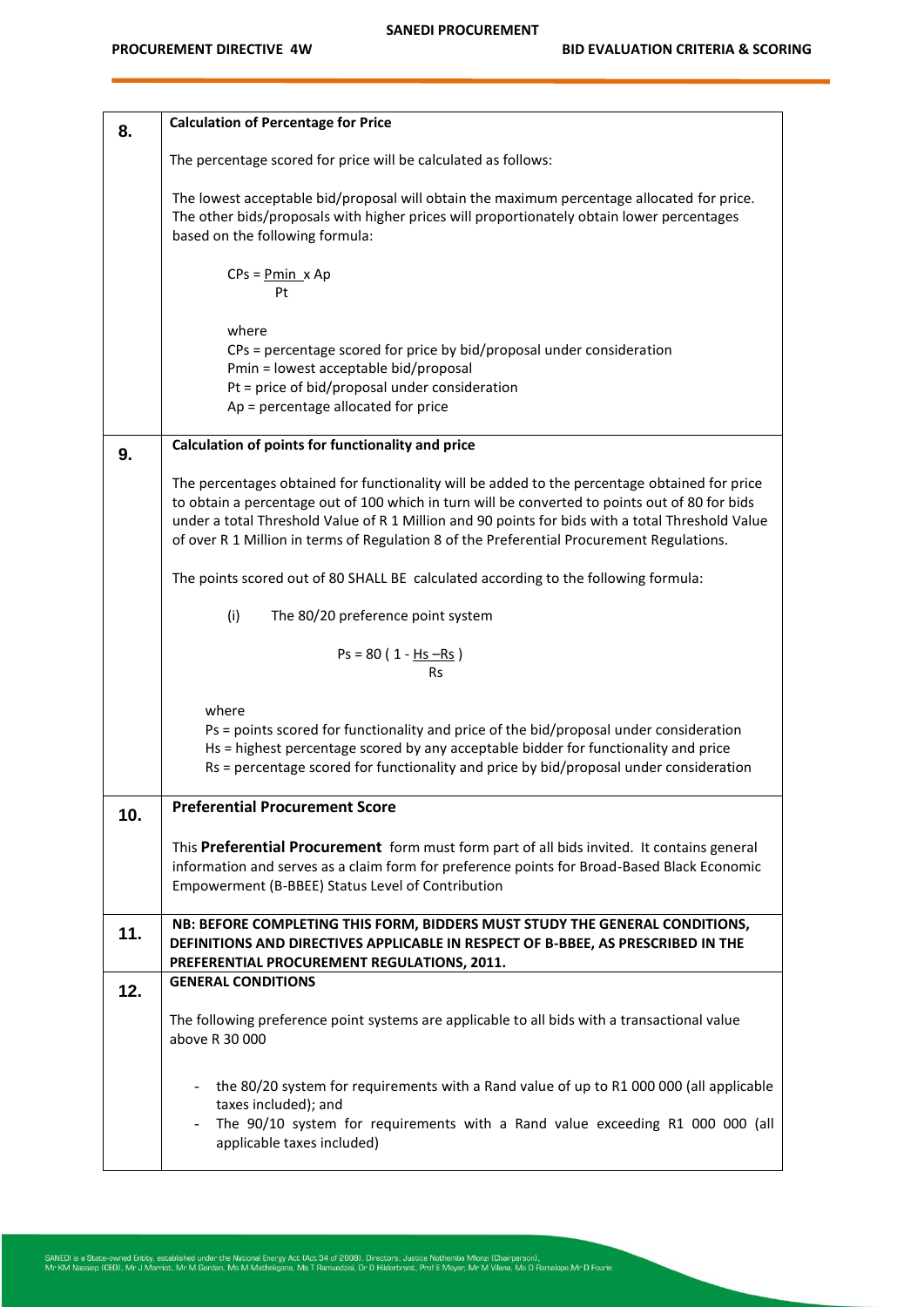| 13. | Preference points for this bid shall be awarded for:                                                                                                                                    |                                      |                         |  |
|-----|-----------------------------------------------------------------------------------------------------------------------------------------------------------------------------------------|--------------------------------------|-------------------------|--|
|     | (a)<br>Price; and                                                                                                                                                                       |                                      |                         |  |
|     | (b)                                                                                                                                                                                     | B-BBEE Status Level of Contribution. |                         |  |
| 14. | The maximum points for this bid are allocated as follows:                                                                                                                               |                                      | <b>POINTS</b>           |  |
|     |                                                                                                                                                                                         |                                      |                         |  |
|     | <b>PRICE</b>                                                                                                                                                                            |                                      | 80                      |  |
|     | <b>B-BBEE STATUS LEVEL OF CONTRIBUTION</b>                                                                                                                                              |                                      | 20                      |  |
|     | Total points for Price and B-BBEE do not exceed                                                                                                                                         |                                      | 100                     |  |
| 15. | Failure on the part of a bidder to fill in and sign the Preferential Procurement form and<br>submit a B-BBEE Verification Certificate issued by a Verification Agency accredited by the |                                      |                         |  |
|     | South African Accreditation System (SANAS) or a Registered Auditor approved by the                                                                                                      |                                      |                         |  |
|     | Independent Regulatory Board of Auditors (IRBA) or an Accounting Officer as contemplated in<br>the Close Corporation Act (CCA) together with the bid, will be interpreted to mean that  |                                      |                         |  |
|     | preference points for B-BBEE status level of contribution are not claimed. And a ZERO BEE score<br>obtained.                                                                            |                                      |                         |  |
| 16. | SANEDI reserves the right to require a bidder, either before a bid is adjudicated or at any time                                                                                        |                                      |                         |  |
|     | subsequently, to substantiate any claim in regard to preferences, in any manner required by<br>SANEDI.                                                                                  |                                      |                         |  |
| 17. | Preferential Points awarded for B-BBEE Status Level of Contribution                                                                                                                     |                                      |                         |  |
|     | In terms of Regulation 5 (2) and 6 (2) of the Preferential Procurement Regulations, preference                                                                                          |                                      |                         |  |
|     | points will be awarded to a bidder for attaining the B-BBEE status level of contribution in<br>accordance with the table below:                                                         |                                      |                         |  |
|     | <b>B-BBEE Status Level of</b>                                                                                                                                                           | <b>Number of points</b>              | <b>Number of points</b> |  |
|     | Contributor                                                                                                                                                                             | (90/10 system)                       | (80/20 system)          |  |
|     | $\mathbf{1}$                                                                                                                                                                            | 10                                   | 20                      |  |
|     | 2                                                                                                                                                                                       | 9                                    | 18                      |  |
|     | 3                                                                                                                                                                                       | 8                                    | 16                      |  |
|     | 4                                                                                                                                                                                       | 5                                    | 12                      |  |
|     | 5                                                                                                                                                                                       | 4                                    | 8                       |  |
|     | 6                                                                                                                                                                                       | 3                                    | 6                       |  |
|     | 7                                                                                                                                                                                       | $\overline{2}$                       | 4                       |  |
|     | 8                                                                                                                                                                                       | $\mathbf{1}$                         | $\overline{2}$          |  |
|     | Non-compliant contributor                                                                                                                                                               | 0                                    | 0                       |  |
|     |                                                                                                                                                                                         |                                      |                         |  |
|     |                                                                                                                                                                                         |                                      |                         |  |